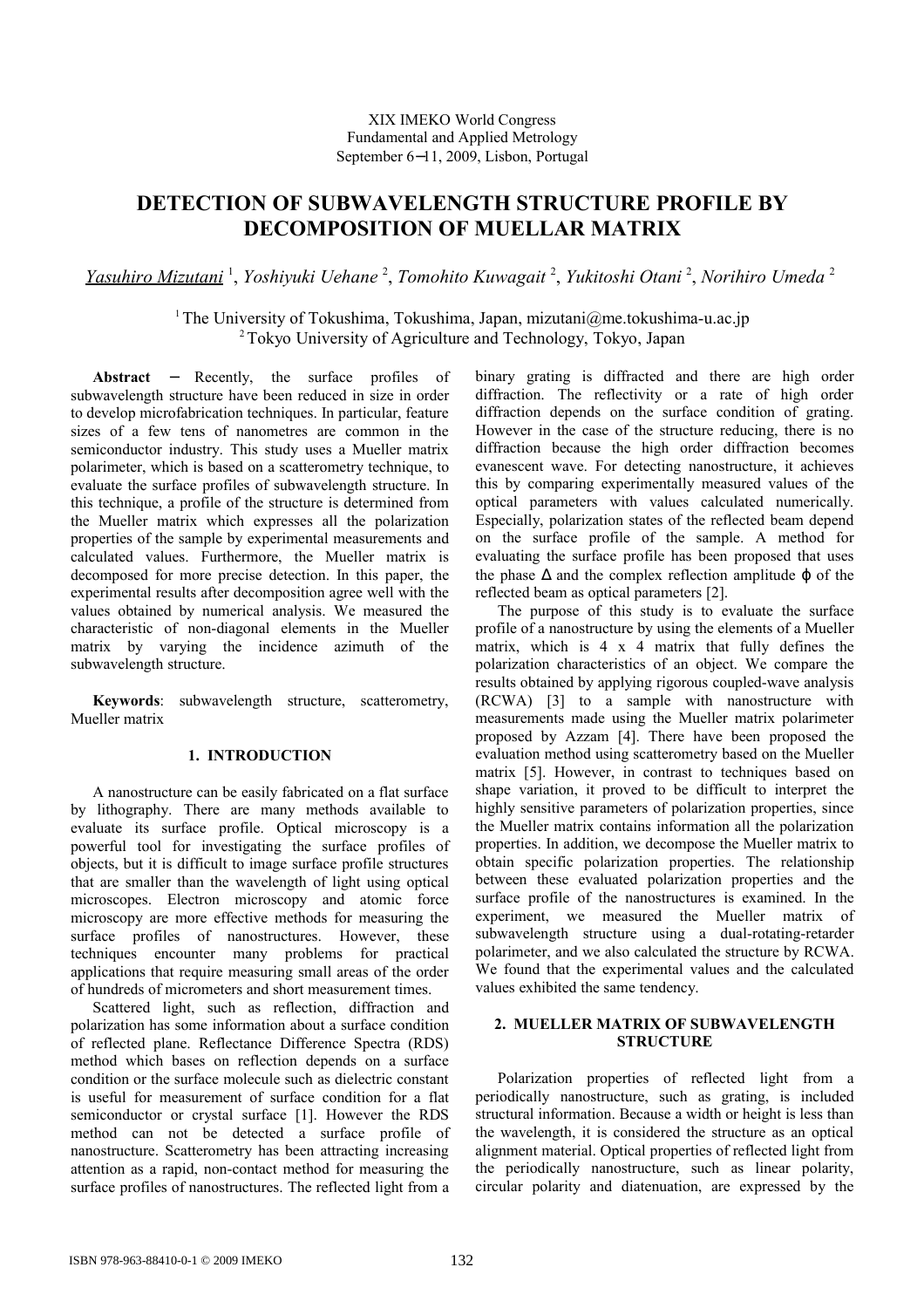Mueller matrix **M** which consists of 4 x 4 elements. Figure 1 shows a schematic illustration of induced into a nanostructure. Period, width and height of the nanostructure are about wavelength and a manufacturing error is less than  $0.1λ$ .



Fig. 1. Definition of nanostructure and its manufacturing error  $\varepsilon$ .

However there are some errors  $\varepsilon$  about structure from manufacturing shown in Fig.1. In the case of polarized light inducing into the nanostructure with error  $\varepsilon$ , a reflected light is depolarization and some polarized states are mixed. Especially, the depolarization is caused by fluctuation of the structure less than 0.1λ. Then it is necessary to decompose the Mueller matrix for analyzing the polarized light.

The Muller matrix decomposition has been proposed by R.A. Chipman [7]. The algorithm is useful for defined optical properties for scattered light from the structure. A polarized Muller matrix is determined by

$$
\mathbf{M} = \mathbf{M}_{\Delta} \mathbf{M}_{R} \mathbf{M}_{D}, \tag{1}
$$

where  $M_{\Delta}$  is a depolarization,  $M_R$  is retardance and  $M_D$  is diattenuation of the Muller matrix. The diattenuation  $M<sub>D</sub>$ can be expressed by

$$
\mathbf{M}_D = \begin{pmatrix} 1 & \mathbf{D} \\ \mathbf{D} & \mathbf{m}_D \end{pmatrix},\tag{2}
$$

where **D** is the diattenuation vector of **M** is given by

$$
\mathbf{D} = \frac{1}{m_{00}} [m_{01} \quad m_{02} \quad 0]^\mathrm{T} . \tag{3}
$$

Where  $m<sub>D</sub>$  is the following parameters:

$$
\mathbf{m}_D = \sqrt{1 - \mathbf{D}^2} \mathbf{I} + \left(1 - \sqrt{1 - \mathbf{D}^2}\right) \frac{\mathbf{D}}{|\mathbf{D}|} \left(\frac{\mathbf{D}}{|\mathbf{D}|}\right)^{\mathrm{T}}, \quad (4)
$$

Where **I** is the unit matrix.

Then the matrix  $M'$  excluded the diattenuation  $M_D$  from the Mueller matrix **M** can be given by

$$
\mathbf{M}^{\prime} = \mathbf{M}\mathbf{M}_{D}^{-1} = \mathbf{M}_{\Delta}\mathbf{M}_{R},
$$
 (5)

each matrices are

$$
\mathbf{M}' = \begin{bmatrix} 1 & 0 \\ \mathbf{P}_{\Delta} & \mathbf{m}' \end{bmatrix}, \tag{6}
$$

$$
\mathbf{M}_R = \begin{bmatrix} 1 & 0 \\ 0 & \mathbf{m}_R \end{bmatrix},\tag{7}
$$

$$
\mathbf{M}_{\Delta} = \begin{bmatrix} 1 & 0 \\ \mathbf{P}_{\Delta} & \mathbf{m}_{\Delta} \end{bmatrix}, \tag{8}
$$

where **m**' is a sub matrix of **M**'. **P** $\Lambda$  can be given by

$$
\mathbf{P}_{\Delta} = \frac{\mathbf{P} - \mathbf{mD}}{1 - \mathbf{D}^2},\tag{9}
$$

$$
\mathbf{P} = \frac{1}{m_{00}} [m_{10} \quad m_{20} \quad m_{30}]^{\mathrm{T}}.
$$
 (10)

Then a sub matrix  $\mathbf{m}_D$  is shown

$$
\mathbf{m}_{D} = \pm [\mathbf{m}(\mathbf{m})^{\mathrm{T}} \n+ \left( \sqrt{\lambda_{1} \lambda_{2}} + \sqrt{\lambda_{2} \lambda_{3}} + \sqrt{\lambda_{3} \lambda_{1}} \right) \mathbf{I} \right]^{-1} \n\times \left[ \left( \sqrt{\lambda_{1}} + \sqrt{\lambda_{2}} + \sqrt{\lambda_{3}} \right) \mathbf{m}(\mathbf{m}^{*})^{\mathrm{T}} , \qquad (11) \n+ \sqrt{\lambda_{1} \lambda_{2} \lambda_{3}} \mathbf{I} \right]
$$

where  $\lambda_1$ ,  $\lambda_2$ ,  $\lambda_3$  are eigenvalues of **m**'. Retardation matrix as  $M_R$  is derived from eq.(5), (6), (7) and (8).

The optical setup for measurement of the Mueller matrix of subwavelength structure shown in Fig. 2 consists of a light source (He-Ne laser or white light), a polarizer, an analyzer, two quarter-wave plates and a detector. The two quarter-wave plates are rotated in a ratio of 1:5. The measured light intensity  $I(\lambda)$  is derived from a Stokes vector and each Mueller matrices of optical elements which is given by

$$
I(\lambda) = \frac{1}{4} I_0(\lambda) [a_0(m_{ij})
$$
  
+ 
$$
\sum_{n=1}^{12} \{a_n m_{ij}(\lambda) \cos(2n\phi) \}
$$
  
+ 
$$
b_n m_{ij}(\lambda) \sin(2n\phi)]
$$
 (12)

Where  $\phi$  is rotated angle of the polarizer,  $m_{ij}$  is a elements of the Mueller matrix of a sample, and  $a_n$  and  $b_n$ are Fourier series.



Fig. 2. Optical setup for dual-rotating-retarder Muller matrix polarimeter [5].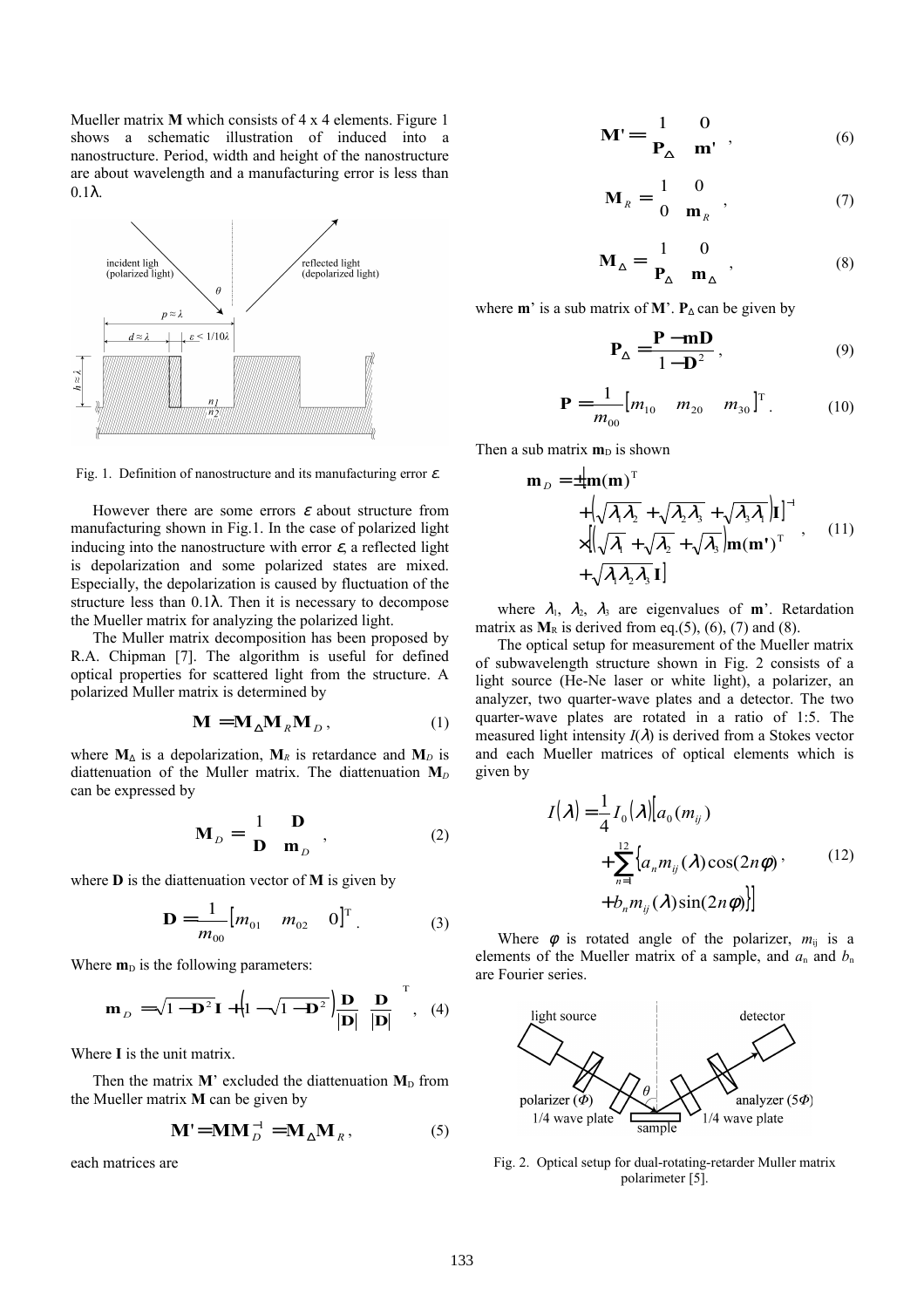In this paper, we applied for a calculation of the Mueller matrix by RCWA. The RCWA is one of rigorous analysis and it is useful for a periodical structure. The RCWA gives electric fields of a reflected light from nanostructure **E**x, **E**<sup>y</sup> and  $\mathbf{E}_z$ . *s*-electric field  $\mathbf{E}_s$  and *p*-electric field  $\mathbf{E}_p$  of the reflected light are given by

$$
\mathbf{E}_p = \mathbf{A} (\mathbf{E}_x + \mathbf{E}_z), \tag{13}
$$

$$
\mathbf{E}_s = \mathbf{A}\mathbf{E}_y, \tag{14}
$$

where **A** is a rotation matrix as a rotation of angle  $\alpha$ . A Jones matrix can be given by

$$
\mathbf{T} = \begin{bmatrix} T_1 & T_3 \\ T_4 & T_2 \end{bmatrix}
$$
  
\n
$$
= \begin{bmatrix} \boxed{r_p \exp(i \ \delta_{rp})} \\ \boxed{r_p \exp(i \ \delta_{ip})} \\ \boxed{r_s \exp(i \ \delta_{is})} \\ \boxed{r_p \exp(i \ \delta_{ip})} \end{bmatrix}_{E_s=0} \begin{bmatrix} \boxed{r_p \exp(i \ \delta_{rp})} \\ \boxed{r_k \exp(i \ \delta_{is})} \\ \boxed{r_s \exp(i \ \delta_{is})} \\ \boxed{r_p \exp(i \ \delta_{ip})} \end{bmatrix}_{E_p=0} \begin{bmatrix} \boxed{r_s \exp(i \ \delta_{is})} \\ \boxed{r_k \exp(i \ \delta_{is})} \\ \boxed{r_k \exp(i \ \delta_{is})} \end{bmatrix}_{E_p=0} \end{bmatrix},
$$
\n(15)

where  $\mathbf{E}_{ip}$  and  $\mathbf{E}_{is}$  are an incident electric fields of s and *p* directions with phase  $\delta_{ip}$  and  $\delta_{is}$ , amplitude  $r_{ip}$  and  $r_{is}$ , respectively. Then a Mueller matrix of a sample **M** is given by

$$
\mathbf{M} = \mathbf{A} \langle \mathbf{T} \mathbf{T}^* \rangle \mathbf{A}, \qquad (16)
$$

where

$$
\mathbf{A} = \begin{bmatrix} 1 & 0 & 0 & 1 \\ 1 & 0 & 0 & -1 \\ 0 & 1 & 1 & 0 \\ 0 & i & -i & 0 \end{bmatrix}, \quad (17)
$$

Equation (16) and (17) gives the Mueller matrix of the sample **M** from RCWA,

$$
M = \begin{bmatrix} \frac{1}{2}(E_1 + E_2 + E_3 + E_4) & \frac{1}{2}(E_1 - E_2 - E_3 + E_4) \\ \frac{1}{2}(E_1 - E_2 + E_3 - E_4) & \frac{1}{2}(E_1 + E_2 - E_3 - E_4) \\ F_{14} + F_{32} & F_{14} - F_{32} \\ G_{14} + G_{32} & G_{14} - G_{32} \\ F_{13} + F_{42} & -G_{13} - G_{42} \\ F_{13} - F_{42} & -G_{13} + G_{42} \\ F_{12} + F_{34} & -G_{12} + G_{34} \\ G_{12} + G_{34} & F_{12} - F_{34} \end{bmatrix},
$$

where

$$
E_i = T_i T_i^* = |T_i|^2,
$$
  
\n
$$
F_{ij} = -F_{ji} = \text{Re}(T_i T_j^*) = \text{Re}(T_j T_i^*),
$$
  
\n
$$
G_{ij} = -G_{ji} = \text{Im}(T_i^* T_j) = -\text{Im}(T_j^* T_i),
$$
  
\n
$$
i, j = 1, 2, 3, 4,
$$
\n(18)

In the following section, we discuss by comparing the Mueller matrix **M** from experimental results and it from simulation result. And it's ability for estimation of a surface profile of nanostructure.

#### **3. EXPERIMENTAL RESULTS AND DISCUSSIONS**

The Mueller matrix of  $SiO<sub>2</sub>$  glass plate has been measured for confirmation of a Mueller matrix decomposition. A light source of our system is He-Ne laser and a reflected light is detected by a power mater. And azimuth angles of two wave plates have been calibrated by Goldstein's method [8]. Figure 3 shows a undecomposed Mueller matrix along to changing incident angle \$\theta\$ of the light. For effectiveness our system, a simulation result is also shown in fig. 3. The simulation result is calculated by RCWA. In the simulation, there are nondepolarization because of perfect periodic structure. The measurement and simulation result are in good agreement because of a good flatness of  $SiO<sub>2</sub>$  substrate. Especially, in the vincinty of incident angle  $\theta$  = 55 degrees, the Brewster's angle of the  $SiO<sub>2</sub>$  glass plate can be measured by our system. And fig. 4 and 5 are a diattenuatior and retardance Mueller matrix decomposed by Chipman's algrithm. In two figures, solid lines are measurement results and doted lines are simulation results. Experimental results are good agreement with simulation results.



Fig. 3. Mueller matrix of  $SiO<sub>2</sub>$  glass plate. Dots are experimental results and solid line is simulation results calculated by RCWA.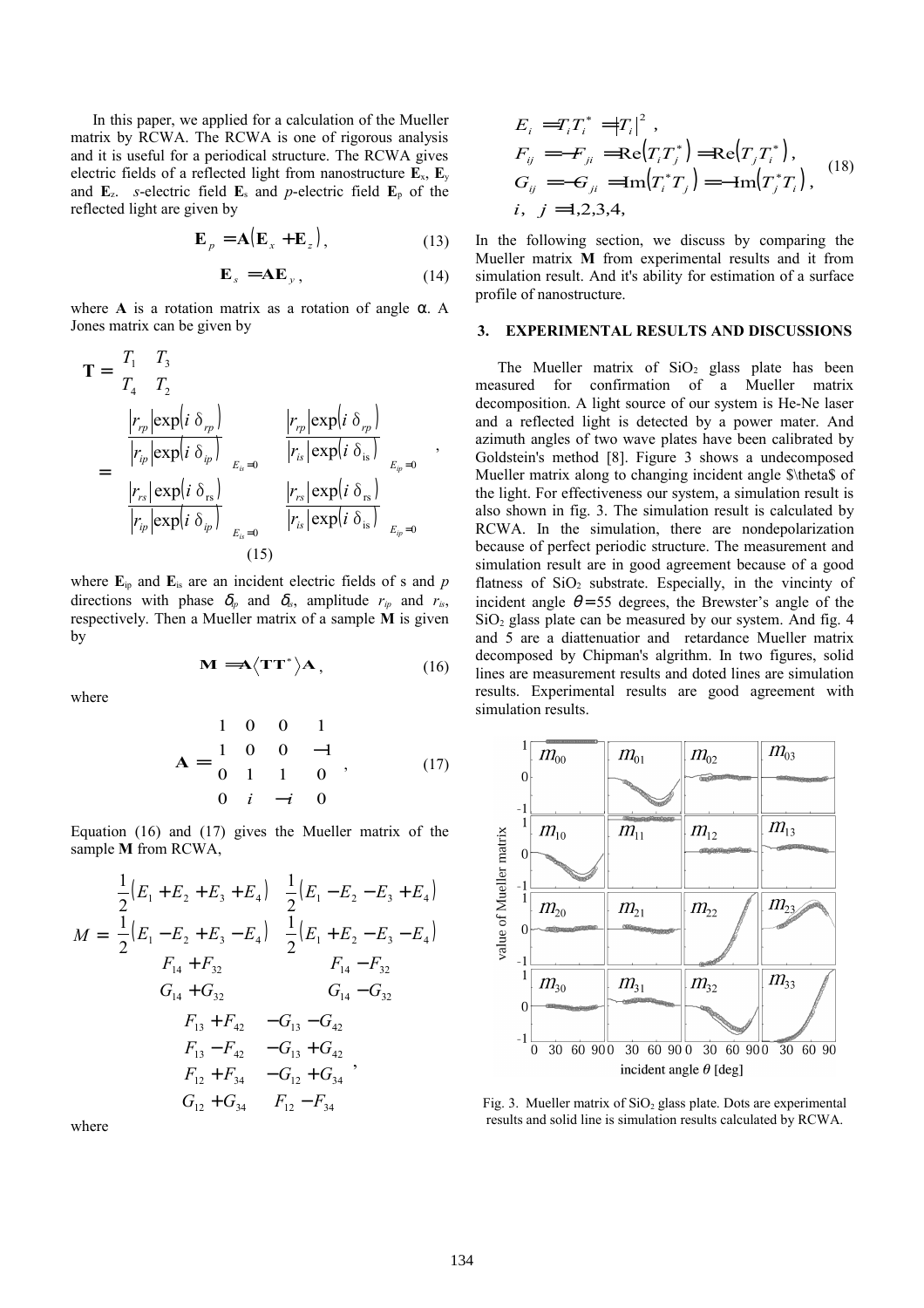

Fig. 4. Diattenuator Mueller matrix of  $SiO<sub>2</sub>$  glass plate after decomposition. Solid line is experimental results and dashed line is simulation results.



Fig. 5. Retardance Mueller matrix of  $SiO<sub>2</sub>$  glass plate after decomposition. Solid line is experimental results and dashed line is simulation results.

Figure 6 and 7 show a part of a surface profile and a typical cross sectional profile of subwavelength structure measured by a critical dimensional atomic force microscope (CD-AFM, Veeko Instruments). The structure was manufactured by nanoimprinting process which mold was made by two-beam interference. A material of the structure is PMMA and it is suitable for anti-reflection of the light of 633 nm. The structure has a width of 200 nm, a height of 355 nm, and a period of 433 nm. Using the obtained profile, a simulation model for RCWA was constructed preciously.



Fig. 6. Part of surface profile of subwavelength structure for antirefrection obtained by CD-AFM.



Fig. 7. Cross sectional profile of subwavelength structure for antirefrection obtained by CD-AFM.

Figure 8 shows an undecomposed Mueller matrix of the subwavelength structure. The experimental results are not agreement with the simulation results, especially, the elements of  $m_{01}$ ,  $m_{10}$ ,  $m_{22}$ ,  $m_{23}$ ,  $m_{32}$  and  $m_{33}$ . Because there are some structural fluctuation as shown in fig. 6.

Figure 9 and 10 are a diattenuation and a depolarization of the measured Mueller matrix. In fig.9, both results such as obtained by experimental and simulation is good agreement. However, in fig.10, the experimental results are not agreement with the simulation results. The simulation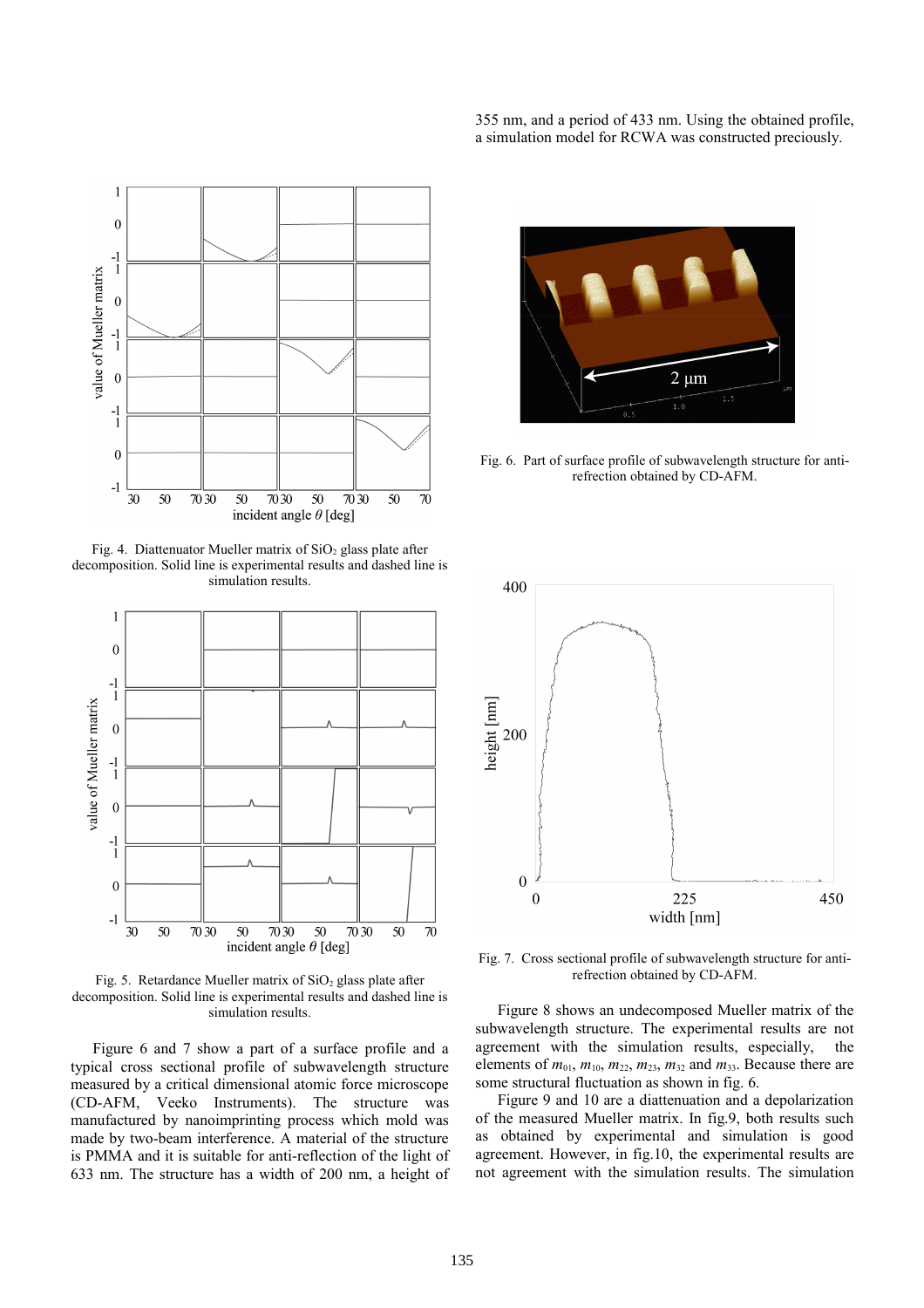results are the unit vector which means there are no depolarization effect because there are no frequently error in the simulation model. In other words, there are frequently errors in the subwavelength structure. The scattered light from the width less than  $0.1\lambda$  is not affected the polarization state of reflected light. There is a possibility of estimation for the frequently errors of the subwavelength structure less than 0.1λ.



Fig. 8. Mueller matrix of subwavelength structure before decomposition. Dots are experimental results and solid lines are simulation results.



Fig. 9. Diattenuator Mueller matrix of subwavelength structure after decomposion. Dots are experimental results and solid lines are simulation results.



Fig. 10. Depolarization Mueller matrix of subwavelength structure after decompositon. Dots are experimental results and solid lines are simulation results.

## **4. CONCLUSIONS**

The Mueller matrix for the subwavelength structure was measured by double rotating polarimeter and was calculated using RCWA. Comparing the experimental results with the calculated values demonstrated the effectiveness using Mueller matrix to detect the surface of the subwavelength structure. By decomposition of the Mueller matrix, the frequently error of the subwavelength structure has been detected and possibility of an estimation by the depolarization Mueller matrix. In the future, we intend to not only use this technique to measure periodic structures but also to use it to identify defective structures. This will require using an analysis that considers the depolarization due to scattering.

#### **REFERENCES**

- [1] T.Nakayama, "Reflectance Difference Spectra of Semiconductor Surfaces and Interfaces", *Phys. Stat. Sol.*, B202, pp.741-749, 1997.
- [2] T. Nakayama, M. Murayama, "Tight-Binding-Calculation Method and Physical Origin of Reflectance Difference Spectra", *Jpn. J. Appl. Phys.*, 38, pp.3497-3503, 1999.
- [3] B. K. Minhas, S. A. Coulombe, S. S. H. Naqvi, J. R. McNeil, "Ellipsometric scatterometry for the metrology of sub-0.1 µm-linewidth structures", *Appl. Opt.*, 37, 5112, 1998.
- [4] M.G. Moharam, T.K.Gaylord, "Diffraction analysis of dielectric surface-relief grating", *J. Opt. Soc. Am.*, 72, 1385, 1982.
- [5] R.M.A.Azzam, "Photopolarimetric measurement of the Mueller matrix by Fourier analysis of a single detected signal", *Opt. lett.*, 6, pp.146-150, 1978.
- [6] T.Novikova, A.D.Martino, P.Bulkin, Q.Nguyen, and B.Drevillon, "Metrology of replicated diffractive optics with